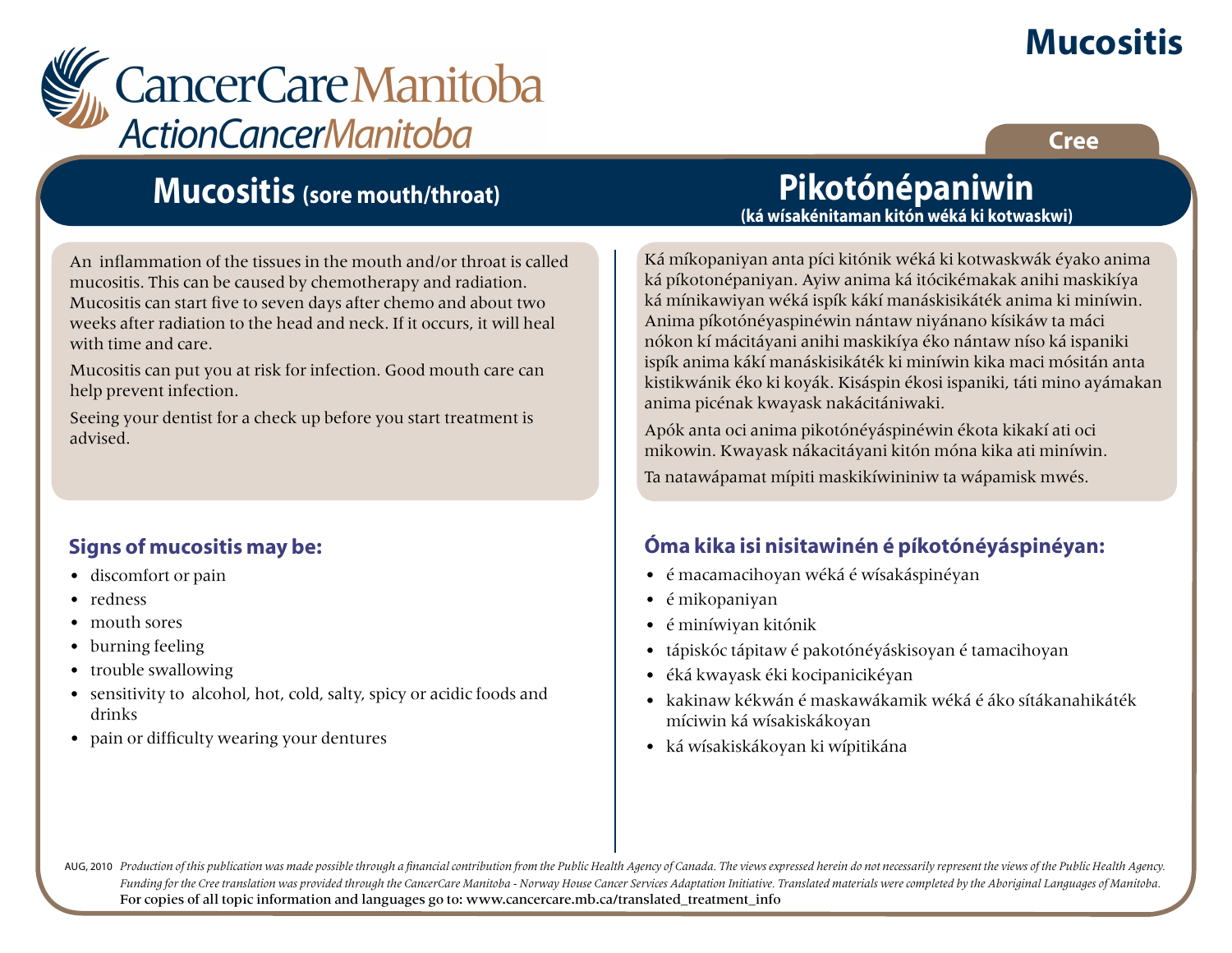

### **Mucositis (sore mouth/throat)**

### **Call your nurse or doctor if you have:**

- a fever 38°C or 100.4°F
- trouble eating or swallowing
- white spots in your mouth or on your tongue
- sores in your mouth and/or on your lips

You will require medication to treat these symptoms.

### **Mouth Care Tips**

- Brush your teeth and tongue with a very soft toothbrush. Use a toothpaste with no peroxide, tartar control or fluoride. Example: Biotene, Sensodyne
- Avoid mouthwashes that contain alcohol.
- Rinse your mouth after eating and before bed. Use one half teaspoon of salt or baking soda to one cup of warm water.
- Do not smoke.
- Do not floss if your blood is low while on chemotherapy.
- If you are having radiation to the head and neck do not floss at all.
- Keep your mouth and lips moist. Sip water often and use lip balm.
- Suck on ice chips, if receiving 5FU (fluorouracil) chemotherapy.

## **Pikotónépaniwin**

**(ká wísakénitaman kitón wéká ki kotwaskwi)**

#### **Kakitos ana maskikí iskwéw wéká ininiw kisáspin ki tayán:**

- kikisisowipanin nántaw 38° C wéká 100.4° F
- é ánimitáyan ta mícisoyan éko ta kocipanicikéyan
- é wáwapipiskopaniyan anta kitónik itéké wéká ki ténaník
- ká píkotonépaniyan píci éko ki tónik

Ékwani piko kika natoweniten maskikiya ta natawitayan oki.

### **Kékí isi nákacitáyan kitón éká ta ákosiyan**

- É nóskák ápacita kicistápitéhon ta pékitáyan kípita éko anima kiténaní. Anihi ápacita ká nóskispakoki kicistápitéhona. Tápiskóc: Biotene, Sensodyne.
- Kawina ápacita anihi ká akospakoki kicístikwanápoya.
- Kisipékitoného tantwá ká iskwá mícisoyan wéká tati kawisimoyan. Ápitaw inikok péyak émikwán kikakí ápacitán síwitákan wéká opicicikan.
- Káwina pítwá.
- Kawina sá sékwapitého kisáspin ki miko mwác maskikíya ká ápacitayan.
- Kisáspin kékwán miniwin wí manáskisikátéw anté itéké kistikwánik wéká ki koyák kiyám éká ta sa sékwápitéhoyan.
- Kawina ta pástéw kitón. Wá wípac nipiy minikwé éko apisís maskikíhi tómitóného.
- Maskwamísak mámákwamik kisáspin anima 5FU maskikí kikí mínikawin.

AUG, 2010 Production of this publication was made possible through a financial contribution from the Public Health Agency of Canada. The views expressed herein do not necessarily represent the views of the Public Health Ag *Funding for the Cree translation was provided through the CancerCare Manitoba - Norway House Cancer Services Adaptation Initiative. Translated materials were completed by the Aboriginal Languages of Manitoba.* For copies of all topic information and languages go to: www.cancercare.mb.ca/translated\_treatment\_info

**Cree**